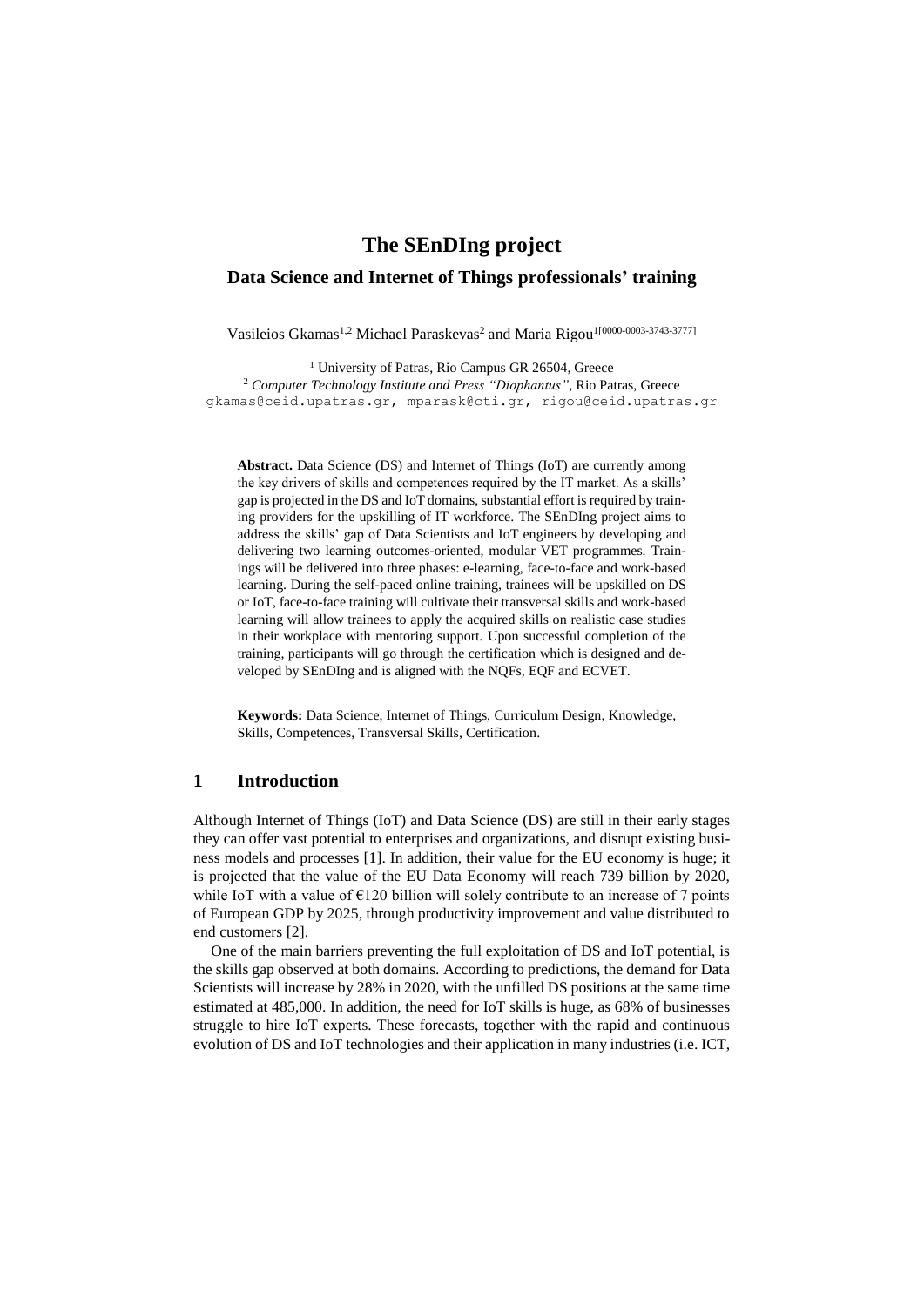banking, energy) make the skills required by IT professionals increasingly sophisticated, and the need for their constant update imperative.

The SEnDIng project [\[3\]](#page-4-2) aims to address the DS and IoT skills' gap of IT professionals, by providing them with skills and competences that meet the current needs of DS and IoT industries, are transferable and recognized among EU countries. To achieve this goal, SEnDIng designs two multi-disciplinary VET programs that address three areas: Data Science, Internet of Things and Soft (Transversal) skills. SEnDIng is a 36 month Erasmus+ Sector Skills Alliance project coordinated by the University of Patras and is scheduled to finish in November 2020.

# **2 Project Description**

The SEnDIng project aims to:

- ─ Address the skills' gap of Data Scientists and IoT engineers, by developing 2 VET programs -one for DS and another for IoT- that combine technical knowledge and skills with transversal skills and competences. The programs are based on learning outcomes-oriented and modular curricula and will be delivered using innovative training methodologies.
- ─ Provide to Data Scientists and IoT engineers skills and competences that are transferable and recognized among EU countries according to well-known EU frameworks and standards.
- ─ Contribute to the increased demand of sectors other than the ICT (e.g. banking, energy and logistics) for highly qualified Data Scientists and IoT engineers.
- ─ Make the provided training more relevant to the actual needs of the labor market, by jointly developing the program with the key beneficiaries (IT SMEs and companies) and including work-based learning.

To achieve the aforementioned objectives, the SEnDIng work plan is divided into four core work packages (**[Fig. 1](#page-2-0)**), supported by three horizontal ones addressing management, quality assurance and dissemination. Targeted outputs comprise:

- ─ Definition of the learning outcomes in terms of knowledge, skills and competences of the 2 VET programs.
- ─ Design of a common reference scheme of competences, skills, knowledge and proficiency levels of DS and IoT professionals, in compliance with the European eCompetence Framework [\[4\]](#page-4-3) and ESCO [5] ensuring transparency, comparability and transferability between European countries.
- ─ Design of two modular and learning outcomes-oriented curricula, one targeting DS and another targeting IoT.
- ─ Delivery of vocational trainings into three phases.
- ─ Design of a mechanism for the certification of the learning outcomes acquired and provision of recommendations for the validation, certification and accreditation of the 2 VET programs in alignment with the NQFs of Greece, Bulgaria and Cyprus, EQF and ECVET.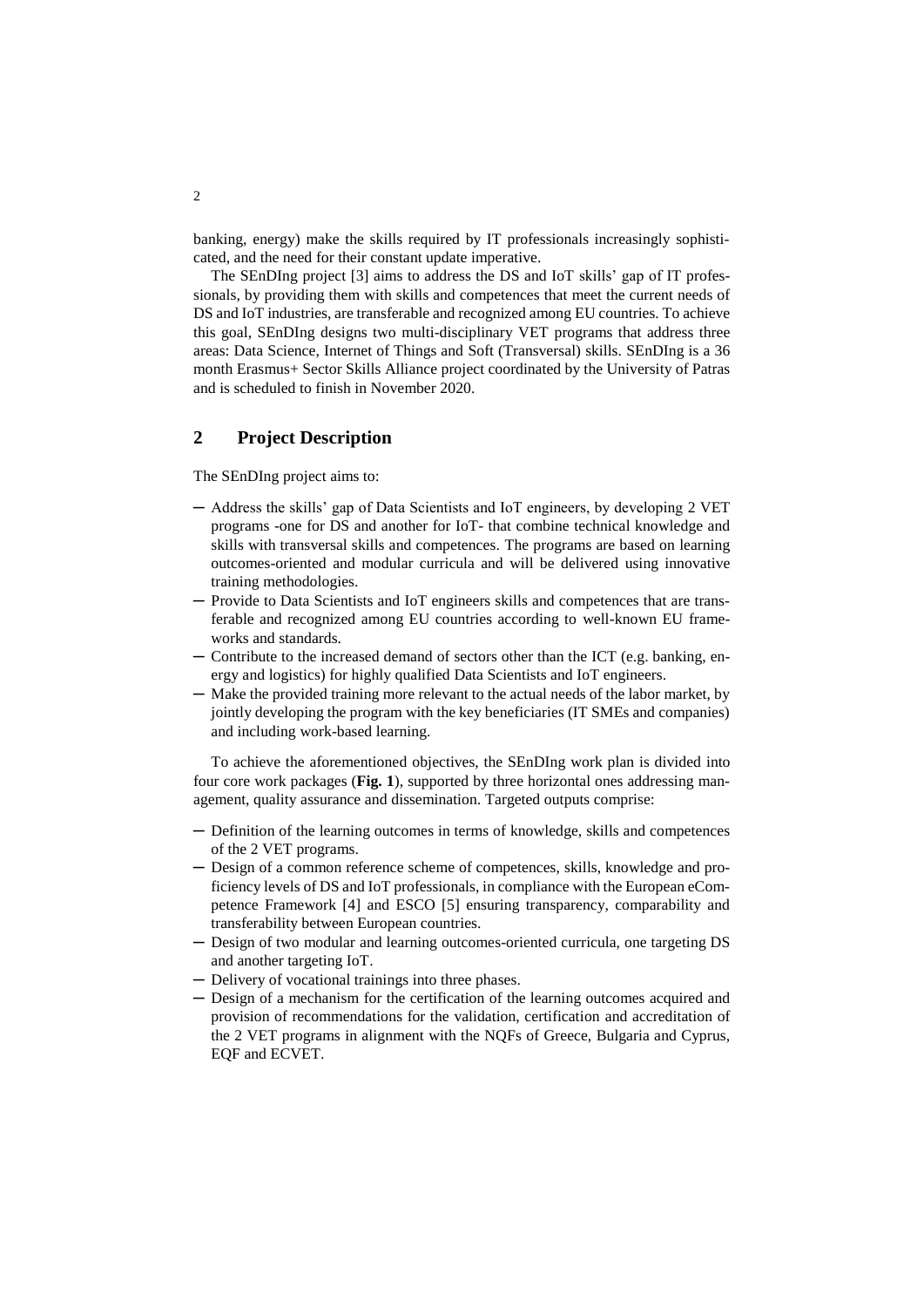

**Fig. 1.** Work breakdown structure with core WPs.

<span id="page-2-0"></span>Each SEnDIng VET program will be delivered in three phases: (1) Online training (103 hours per program) through self-paced online courses aiming to upskill trainees on DS or IoT; (2) Face-to-face training (20 hours) aiming to cultivate the transversal skills of the trainees in both programs; (3) Work-based learning (4 months) where trainees will work on realistic case studies in their workplace with mentoring support.

The consortium consists of organizations from 4 European counties and includes higher education institutions, VET providers, private-sector companies, associations of IT companies and IT scientists, as well as a certification organization.

## **3 Current project status**

The outcomes reached so far concern WP2, WP3 and WP5, while there has been some initial investigation for WP4. WP2 defined the learning outcomes of each VET program (in terms of knowledge, skills and competences), the respective training curricula, as well as the training and assessment methodology. To establish a close connection between the developed curricula and the actual needs of the market, a survey was designed and conducted in April 2018 and addressed SMEs, companies and organizations that are knowledgeable and experienced in IoT and DS (it integrates feedback received from 43 stakeholders from the IoT and 36 from the DS sector). The survey presented a listing of knowledge, skills and competences for both curricula based on a thorough desk research on programs that higher education institutions, VET providers and companies offer in the areas of DS and IoT and asked respondents to state degree of agreement and suggest additional topics to be addressed by the SEnDIng training programs. Details about the 2 developed curricula can be found in deliverable D2.3, available at [\[3\]](#page-4-2).

As the professional roles involved in a DS or an IoT project are many and are characterized by different training needs, SEnDIng proposed a mapping between professional roles and the proficiency level each one requires in terms of DS (**[Table 1](#page-3-0)**) or IoT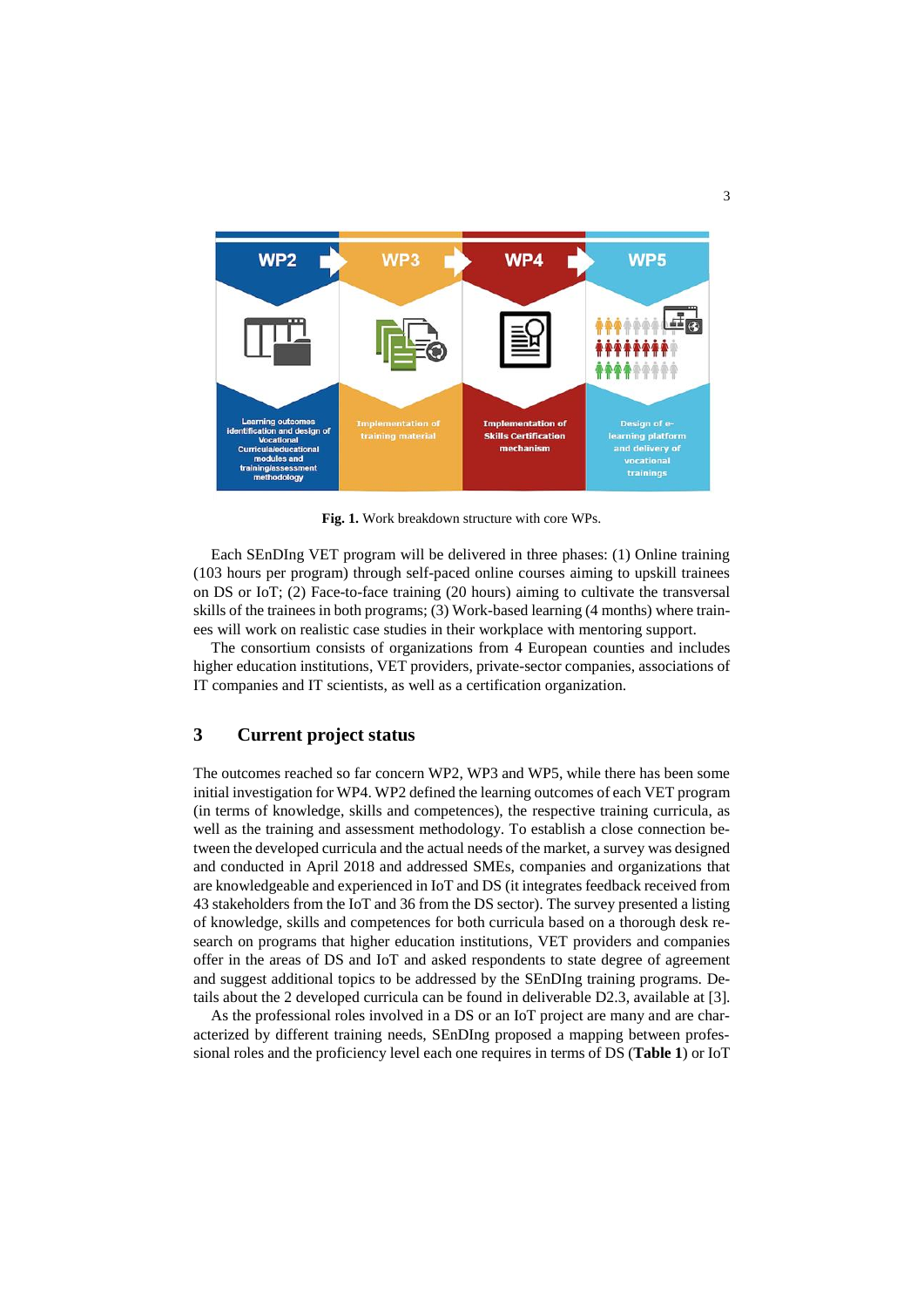(**[Table 2](#page-3-1)**) training units. This mapping allows for more flexibility and guidance to trainees with specific needs, even after the end of the project, and provides added value to the sustainability of the online training programs by specifying alternative learning paths though the developed training units. Unit levels refer to Introductory (I), Core (C) and Advanced (A) levels of proficiency. The transversal skills curriculum includes units for effective communication and presentation, change management, team working, goal setting and creative thinking.

| Data Science Training Units     | Data<br>Analyst | Data<br>Architect | DB<br>Administrator | Machine<br>Learning<br>Engineer | Data<br>Scientist |
|---------------------------------|-----------------|-------------------|---------------------|---------------------------------|-------------------|
| Introduction to DS              |                 |                   |                     |                                 | A                 |
| Python for DS                   | А               |                   |                     | A                               | A                 |
| Statistics for DS               |                 |                   |                     | A                               | A                 |
| Storing and Retrieving Data     |                 | A                 | A                   |                                 | A                 |
| <b>Applied Machine Learning</b> |                 |                   |                     | A                               | A                 |
| Data Visualization              |                 |                   |                     |                                 | A                 |

<span id="page-3-0"></span>**Table 1.** Mapping of DS training unit level to professional roles (professional roles in DS were adopted from the EDISON project [\[6\]](#page-4-4))

<span id="page-3-1"></span>

| <b>IoT</b> Training Units                       | <b>IoT</b><br>Product<br>Manager | IoT<br>Architect | $I\mathrm{o}T$<br>Software<br>Developer | Data<br>Scientist | <b>IoT</b> Cloud<br>Engineer | <b>IoT</b><br>Industrial<br>Engineer |
|-------------------------------------------------|----------------------------------|------------------|-----------------------------------------|-------------------|------------------------------|--------------------------------------|
| Introduction to IoT                             |                                  |                  |                                         |                   |                              |                                      |
| <b>IoT</b> Devices                              |                                  |                  |                                         |                   | C                            | А                                    |
| <b>IoT</b> Communication<br>technologies        | $\subset$                        | C                | C                                       | C                 | A                            | C                                    |
| Architectural design and<br>applications in IoT | $\subset$                        | A                | A                                       | C                 | A                            |                                      |
| IoT Security and Privacy                        |                                  | C                | C                                       |                   | A                            | C                                    |
| <b>IoT Business Value</b>                       | A                                |                  |                                         |                   |                              | C                                    |

**Table 2.** Mapping of IoT training unit level to professional roles.

WP3 regards the authoring of the training units, as well as the accompanying assessment tests and their formatting for uploading in the online platform. WP5 includes the design and population of the online platform with the training units of the two curricula as well as the delivery of the VET programs, which is scheduled to start in November 2019. All interested will be invited to participate in the VET program through an open call which will be issued in July 2019.